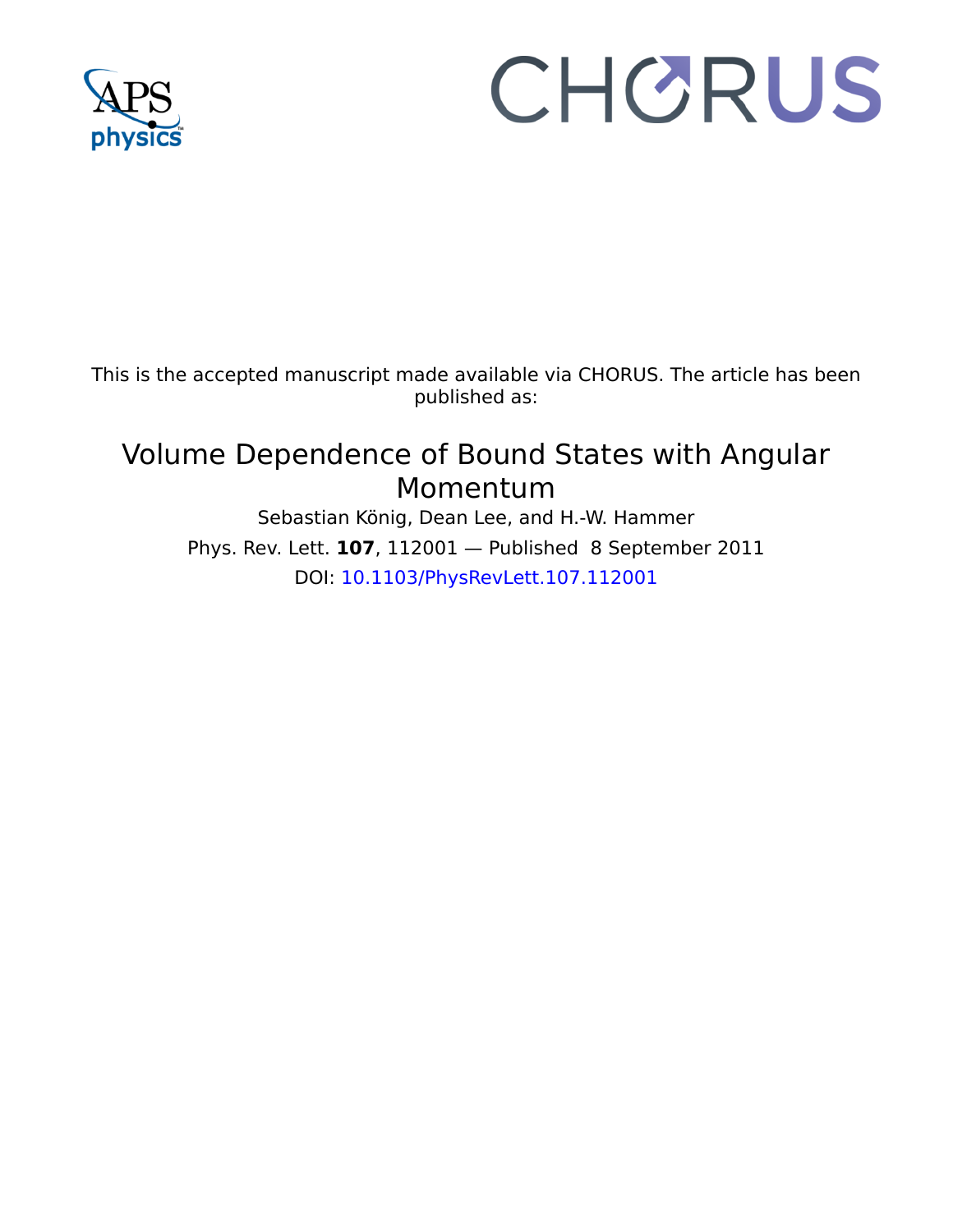## Volume Dependence of Bound States with Angular Momentum

Sebastian König,<sup>1</sup> Dean Lee,<sup>2,1</sup> and H.-W. Hammer<sup>1</sup>

 $1$ Helmholtz-Institut für Strahlen- und Kernphysik (Theorie)

and Bethe Center for Theoretical Physics, Universität Bonn, 53115 Bonn, Germany

<sup>2</sup>Department of Physics, North Carolina State University, Raleigh, NC 27695, USA

We derive general results for the mass shift of bound states with angular momentum  $\ell \geq 1$  in a finite periodic volume. Our results have direct applications to lattice simulations of hadronic molecules as well as atomic nuclei. While the binding of S-wave bound states increases at finite volume, we show that the binding of P-wave bound states decreases. The mass shift for D-wave bound states as well as higher partial waves depends on the representation of the cubic rotation group. Nevertheless, the multiplet-averaged mass shift for any angular momentum  $\ell$  can be expressed in a simple form, and the sign of the shift alternates for even and odd  $\ell$ . We verify our analytical results with explicit numerical calculations. We also show numerically that similar volume corrections appear in three-body bound states.

PACS numbers: 12.38.Gc, 03.65.Ge, 21.10.Dr

Introduction. With recent advances in computational power and algorithms, the physics of numerous quantum few- and many-body systems can now be investigated from first principles. Lattice simulations are an important tool for such calculations [\[1–](#page-4-0)[3\]](#page-4-1). The system is solved numerically using a discretized spacetime in a finite volume. In practice, the finite volume is usually a cubic box with periodic boundaries. The box modifies the bound state wave functions and leads to shifts in the binding energies. This shift needs to be subtracted from the calculated energies for comparison to experiment. In the case of S-wave bound states, L¨uscher has derived a formula for the finite volume mass shift of two-body states [\[4\]](#page-4-2). See Ref. [\[5\]](#page-4-3) for a recent application of this method in lattice QCD to extract the mass of the proposed H-dibaryon.

But there are also many bound states with nonzero orbital angular momentum. In nuclear physics, some particularly interesting examples occur in halo nuclei [\[6–](#page-4-4)[9\]](#page-4-5). These nuclei show a pronounced cluster structure. Oneneutron halo nuclei can be regarded as a tightly-bound core with an extra neutron. In such cases the separation energy for the neutron is much smaller than the binding energy of the core as well as the energy required for core excitation. Thus, the volume dependence of energy levels obtained in ab initio lattice calculations of such halo systems would behave as a two-body system.

A well known example of a P-wave halo state is the  $J<sup>P</sup> = 1/2^-$  excited state in <sup>11</sup>Be. The electromagnetic properties of the low-lying states in <sup>11</sup>Be can be well described in a two-body halo picture [\[7,](#page-4-6) [9\]](#page-4-5). If Coulomb interactions are included, proton halos like <sup>8</sup>B also become accessible. In atomic physics, several experiments have investigated strongly-interacting P-wave Feshbach resonances in  ${}^{6}$ Li and  ${}^{40}$ K [\[10–](#page-4-7)[12\]](#page-4-8) which can be tuned to produce bound P-wave dimers. There is interest in P-wave molecules in hadronic physics [\[13\]](#page-4-9) as well as lattice investigations of the excited nucleon spectrum in a number of different spin channels [\[14\]](#page-4-10). Some of these states have been conjectured to have a molecular baryon– meson structure [\[15\]](#page-4-11). An extension of Lüscher's formula to higher partial waves would provide a tool to discern molecular structures in hadronic states as well as halo structures in nuclei from the finite-volume dependence of lattice calculations for such systems.

In this letter, we derive general formulas for the finitevolume mass shift for bound states with nonzero orbital angular momentum  $\ell$ . We also obtain a simple expression for the multiplet-averaged mass shift for angular momentum  $\ell$ . We verify our analytical results with numerical calculations using an attractive short-range potential. We note recent studies on the related topics of extracting resonance properties and scattering phase shifts in higher partial waves from finite-volume energy levels [\[16,](#page-4-12) [17\]](#page-4-13). Although our analytic derivation can be applied rigorously only to two-body systems, we show numerically that quantitatively similar results also appear in threebody systems.

Mass shift formula. In order to derive a general mass shift formula we consider a bound state solution  $|\psi_B\rangle$  of the Schrödinger equation

$$
\hat{H} |\psi_B\rangle = -E_B |\psi_B\rangle \quad , \quad \hat{H} = -\frac{1}{2\mu} \Delta_r + V(\mathbf{r}) \tag{1}
$$

with angular quantum numbers  $(\ell, m)$  in a finite box of size  $L^3$  with periodic boundary conditions. Following Lüscher's derivation in  $[4]$ , the energy shift compared to the infinite volume solution,

<span id="page-1-1"></span><span id="page-1-0"></span>
$$
\Delta m_B = E_B(\infty) - E_B(L), \qquad (2)
$$

can be written as

$$
\Delta m_B^{(\ell,m)} = \sum_{|\mathbf{n}|=1} \int \mathrm{d}^3 r \, \psi_B^*(\mathbf{r}) \, V(\mathbf{r}) \, \psi_B(\mathbf{r} + \mathbf{n}L) + \mathcal{O}(\mathrm{e}^{-\sqrt{2}\kappa L}), \quad (3)
$$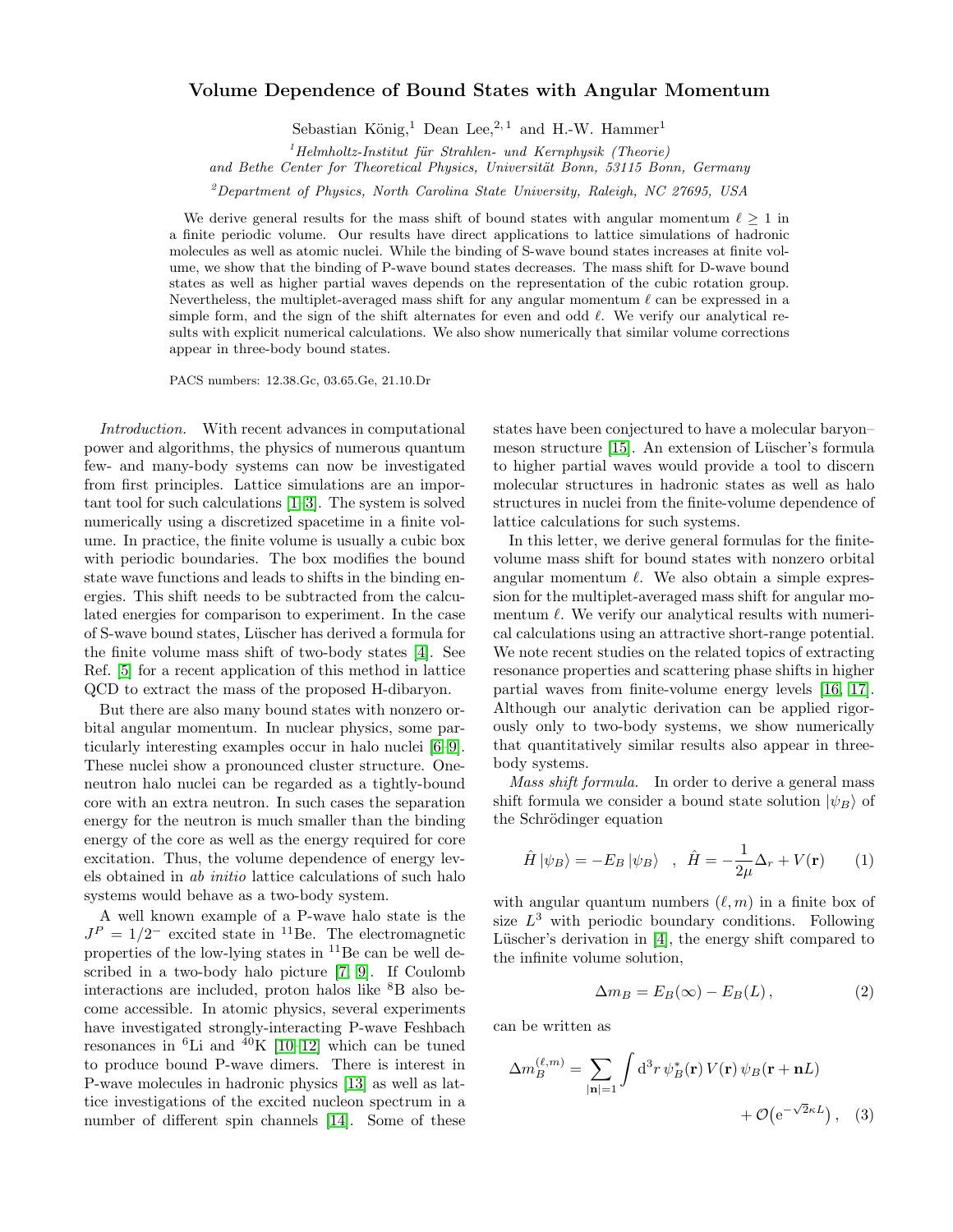where **n** is an integer vector and  $\kappa \equiv \sqrt{2\mu E_B}$  is the binding momentum. We assume that the potential has a finite range  $R \ll L$ . Eq. [\(3\)](#page-1-0) arises from the overlap between copies of the system introduced by the periodic boundary conditions. For  $r > R$ , the wave function has the asymptotic form

<span id="page-2-1"></span>
$$
\psi_B(\mathbf{r}) = Y_{\ell}^m(\theta, \phi) \frac{\mathrm{i}^{\ell} \gamma \hat{h}_{\ell}^+(\mathrm{i}\kappa r)}{r} \quad , \quad \gamma \in \mathbb{R} \,, \tag{4}
$$

where  $\hat{h}_{\ell}^{+}$  is a Riccati–Hankel function. We will use the relation

<span id="page-2-0"></span>
$$
Y_{\ell}^{m}(\theta,\phi)\,\frac{\hat{h}_{\ell}^{+}(\mathrm{i}\kappa r)}{r} = (-\mathrm{i})^{\ell} \,R_{\ell}^{m}\left(-\frac{1}{\kappa}\mathbf{\nabla}_{r}\right)\left[\frac{\mathrm{e}^{-\kappa r}}{r}\right],\quad(5)
$$

which follows from Lemma B.1 in [\[18\]](#page-4-14) and a derivative formula for spherical Hankel functions [\[19\]](#page-4-15). The functions  $R_\ell^m$  are the solid harmonics defined via  $R_\ell^m(\mathbf{r}) =$  $r^{\ell} Y_{\ell}^{m}(\theta, \phi)$ .

For S-waves, Eq. [\(5\)](#page-2-0) is a trivial identity. Inserting the Schrödinger equation to rewrite  $V(\mathbf{r})$  in [\(3\)](#page-1-0), and using the fact that  $\exp(-\kappa r)/(4\pi r)$  is a Green's function for the operator  $[\Delta_r - \kappa^2]$ , we recover Lüscher's result for S-wave bound states. In our notation this reads

<span id="page-2-4"></span>
$$
\Delta m_B = -3|\gamma|^2 \frac{\mathrm{e}^{-\kappa L}}{\mu L} + \mathcal{O}(\mathrm{e}^{-\sqrt{2}\kappa L})\,. \tag{6}
$$

We now generalize the mass shift formula to higher orbital angular momentum. In the following we explicitly show the derivation for P-waves. We insert the asymp-totic expression [\(4\)](#page-2-1) with  $\ell = 1$  into Eq. [\(3\)](#page-1-0) and use [\(5\)](#page-2-0) to rewrite the Riccati–Hankel function. For  $m = 0$  we find

$$
\Delta m_B^{(1,0)} = -\frac{\sqrt{3\pi}\gamma}{\mu\kappa} \sum_{|\mathbf{n}|=1} \frac{\partial}{\partial z} \psi_B^*(\mathbf{r} - \mathbf{n}L) \Big|_{\mathbf{r}=0} + \mathcal{O}(e^{-\sqrt{2}\kappa L}) \quad (7)
$$

after integrating by parts. For  $m = \pm 1$ , the result is similar and involves derivatives with respect to  $x$  and  $y$ . Evaluating the sums then yields

<span id="page-2-5"></span>
$$
\Delta m_B^{(1,0)} = \Delta m_B^{(1,\pm 1)} = 3|\gamma|^2 \frac{\mathrm{e}^{-\kappa L}}{\mu L} + \mathcal{O}\big(\mathrm{e}^{-\sqrt{2}\kappa L}\big). \tag{8}
$$

Compared to the S-wave case, the P-wave mass shift is opposite in sign but equal in magnitude. Qualitatively, this means that S-wave bound states are more deeply bound when put in a finite volume while P-wave states are less bound.

For higher partial waves we can proceed in exactly the same manner. The results, however, are more complicated and the shift for D-waves and higher partial waves depends on the quantum number  $m$ . We note that due to the periodic boundaries, the rotational symmetry group

is reduced to a cubic subgroup. As a consequence, angular momentum multiplets are split into irreducible representations of this subgroup (see, for example, Ref. [\[16\]](#page-4-12)). A similar splitting also arises in lattice calculations due to discretization artifacts.

The mass shift for general  $\ell$  can be expressed as

<span id="page-2-6"></span>
$$
\Delta m_B = \alpha \left(\frac{1}{\kappa L}\right) \cdot |\gamma|^2 \frac{e^{-\kappa L}}{\mu L} + \mathcal{O}\left(e^{-\sqrt{2}\kappa L}\right),\qquad(9)
$$

where the coefficients  $\alpha\left(\frac{1}{\kappa L}\right)$  are given in Tab. [I](#page-2-2) for  $\ell = 0, 1, 2$ . The irreducible representation of the cubic group is denoted by  $\Gamma$  in Tab. [I.](#page-2-2) A detailed derivation of the general mass shift formula will be provided in a forthcoming publication [\[20\]](#page-4-16).

|                                                        | $\alpha(x)$                         |
|--------------------------------------------------------|-------------------------------------|
|                                                        | -3                                  |
|                                                        | $+3$                                |
| $\frac{1}{2} \frac{T_1^-}{T_2^+}$<br>$2 \frac{1}{E^+}$ | $30x + 135x^2 + 315x^3 + 315x^4$    |
|                                                        | $-1/2(15+90x+405x^2+945x^3+945x^4)$ |

<span id="page-2-2"></span>TABLE I: Coefficient  $\alpha(x)$  in the expression for the finite volume mass shifts for  $\ell = 0, 1, 2$ . Γ indicates the corresponding representation of the cubic group.

The expressions for the finite volume mass shift become simpler when we sum over all m for a given  $\ell$ . Using the trace formula for spherical harmonics, it can be shown [\[20\]](#page-4-16) that

<span id="page-2-3"></span>
$$
\sum_{m=-\ell}^{\ell} \Delta m_B^{(\ell,m)} = (-1)^{\ell+1} (2\ell+1) \cdot 3|\gamma|^2 \frac{e^{-\kappa L}}{\mu L} + \mathcal{O}(e^{-\sqrt{2}\kappa L}). \quad (10)
$$

Dividing by  $2\ell + 1$ , we obtain the average mass shift for states with angular momentum  $\ell$ . Apart from the overall sign, this average shift is independent of  $\ell$ . This follows from the fact that  $Y_\ell^m(\theta, \phi) Y_\ell^{m*}(\theta, \phi)$  averaged over  $m =$  $-\ell, \ldots, \ell$  is equal to  $1/(4\pi)$  for all  $\theta, \phi$ , and  $\ell$ . For the case  $\ell = 2$  (cf. Tab. [I\)](#page-2-2), Eq. [\(10\)](#page-2-3) can be verified explicitly by averaging over the three-dimensional representation  $T_2^+$ and the two-dimensional representation  $E^+$ . The mass shifts for the S- and P-wave states are especially simple because these multiplets are not split apart into more than one cubic representation.

The sign of the finite volume mass shift can be explained in terms of the parity of the wave function. At infinite volume the tail of each bound state wave function must vanish at infinity. At finite volume, however, the bound state wave functions with even parity along a given axis can remain nonzero everywhere. Only the derivative needs to vanish at the boundary, and the kinetic energy is lowered by broadening of the wave function profile. On the other hand, a wave function with odd parity along a given axis must change sign across the boundary. In this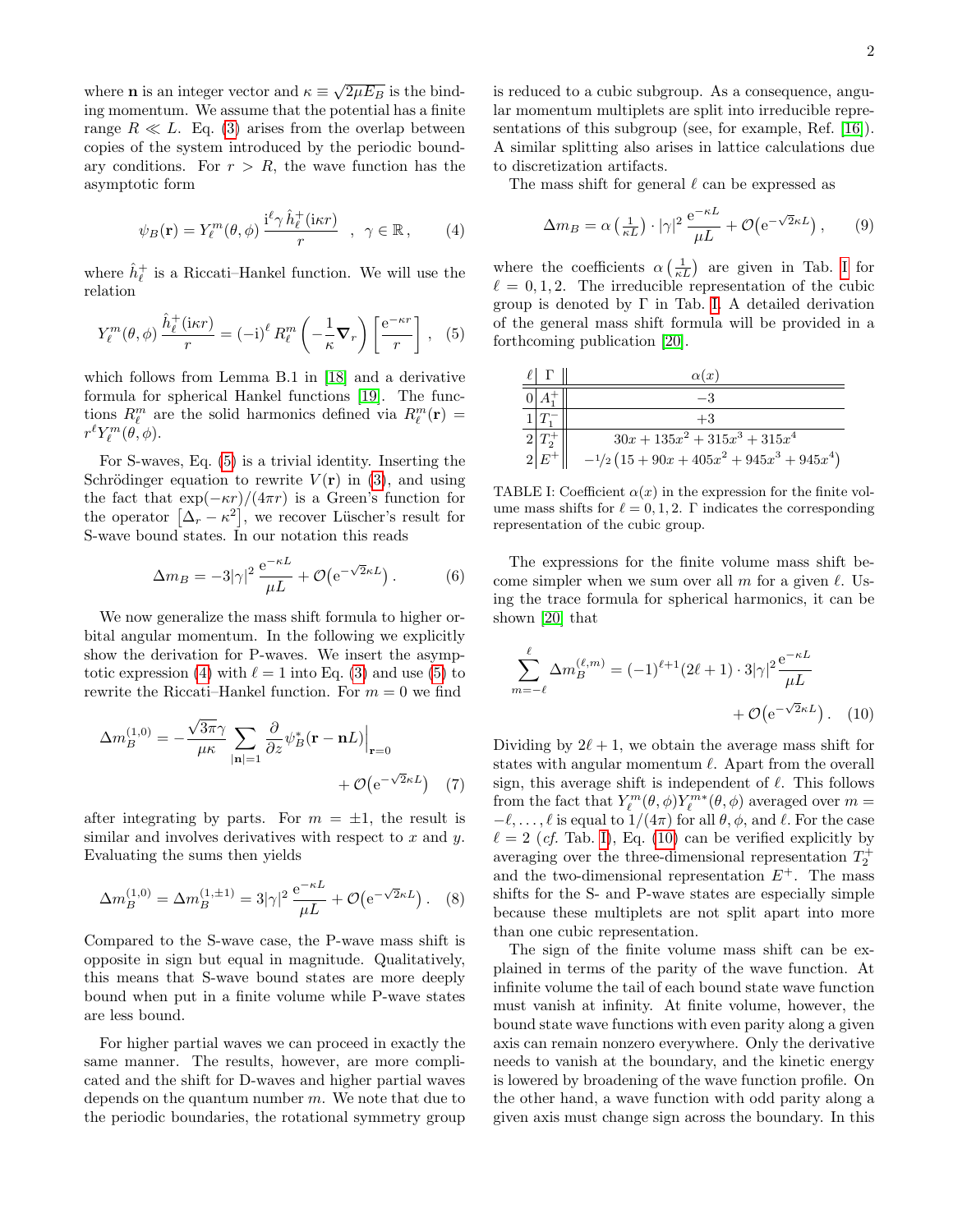case the wave function profile is compressed and the kinetic energy is increased. We have illustrated both cases for a one-dimensional square well potential in Fig. [1.](#page-3-0)



<span id="page-3-0"></span>FIG. 1: (Color online) Wave functions with even (bottom) and odd parity (top) for a one-dimensional square well potential in a box with periodic boundary conditions. The dashed lines give the infinite volume solutions for comparison.

Comparison with numerical results. We test our predictions for the S-wave and P-wave mass shifts using numerical lattice calculations. In Fig. [2,](#page-3-1) we show the mass shifts obtained from numerically solving the Schrödinger equation for a lattice Gaussian potential

<span id="page-3-2"></span>
$$
V(r) = -V_0 \exp(-r^2/(2R^2))
$$
 (11)

with  $R = 1$ ,  $V_0 = 6$ , and  $\mu = 1$ . All quantities are in lattice units. This potential does not have a finite range in a strict mathematical sense, but the range corrections can be entirely neglected. In order to compare the dependence on the box size  $L$  with the predicted behavior, we have plotted log( $L \cdot |\Delta m_B|$ ) against L (for S-waves  $\Delta m_B$ is negative). The expected linear dependence is clearly visible.

For comparison we have calculated mass shifts using three different methods. The crosses show the direct difference, Eq. [\(2\)](#page-1-1), where we have used  $L_{\infty} = 40$  to approximate the infinite volume solutions. The boxes were obtained from the overlap formula [\(3\)](#page-1-0). The circles were calculated using discretized versions of [\(6\)](#page-2-4) and [\(8\)](#page-2-5), which we obtained by replacing  $\exp(-\kappa r)/r$  with the lattice Green's function

$$
G_{\kappa}(\mathbf{n}) = G\left(\mathbf{n}, -\frac{\kappa^2}{2\mu}\right) = \frac{1}{L^3} \sum_{\mathbf{q}} \frac{e^{-i\mathbf{q}\cdot\mathbf{n}}}{Q^2(\mathbf{q}) + \kappa^2},\qquad(12)
$$

where  $Q^2(\mathbf{q}) = 2 \sum_{i=1,2,3} (1 - \cos q_i)$ . This Green's function is also used to calculate the asymptotic normalization  $\gamma$  from the lattice data. This incorporates the correct dispersion relation for our lattice model. Both the overlap and Green's function results were calculated using lattice wave functions from the  $L_{\infty} = 40$  calculation.

All three results agree well for both the S-wave and P-wave. For small  $L$  there are visible deviations which

can be attributed to the  $\mathcal{O}(e^{-\sqrt{2}\kappa L})$ -corrections as well as potential range effects. The inset in Fig. [2](#page-3-1) shows this more clearly. There we plot the relative differences between the (logarithmic) direct results versus the overlap and Green's function data.



<span id="page-3-1"></span>FIG. 2: (Color online) S- and P-wave mass shifts  $log(L \cdot$  $|\Delta m_B|$ ) as functions of the box size L (in lattice units). We show the results obtained from the direct difference Eq. [\(2\)](#page-1-1) (crosses), evaluation of the overlap integral Eq. [\(3\)](#page-1-0) (squares), and discretized versions of Eqs. [\(6\)](#page-2-4), [\(8\)](#page-2-5) (circles). The dashed lines are linear fits to the squares. In the inset, we show the relative difference between the direct results and the overlap (squares) and Green's function (circles) data.

When we perform a linear fit to the overlap integral data (dashed lines in Fig. [2\)](#page-3-1) we obtain  $\kappa = 2.198 \pm 0.005$ ,  $|\gamma| = 11.5 \pm 0.2$  for the S-wave results; and  $\kappa = 1.501 \pm 0.2$ 0.004,  $|\gamma| = 7.0 \pm 0.1$  for the P-wave results. The values for the asymptotic normalization are in good agreement with the results  $|\gamma| \sim 11.5$  (S-wave) and  $|\gamma| \sim 7.2$  (Pwave) that are obtained directly from the  $L_{\infty} = 40$  data. Inserting the corresponding energy eigenvalues into the lattice dispersion relation

$$
-\mu E_B = (1 - \cos(-i\kappa)) , \qquad (13)
$$

we find  $\kappa \sim 2.211$  (S-wave) and  $\kappa \sim 1.501$  (P-wave), again in quite good agreement with the fit results. The remaining small discrepancies can be attributed to the mixing with higher partial waves induced by the lattice discretization and the fact that we have not performed a continuum extrapolation to vanishing lattice spacing.

Summary and outlook. In this letter, we have derived an explicit formula for the mass shift of P- and D-wave bound states in a finite volume. We have compared our results with numerical calculations of the finite-volume dependence for a lattice Gaussian potential and found good agreement with predictions. For  $\ell > 2$  the mass shift depends on the angular momentum projection  $m$ due to different representations of the cubic group. The